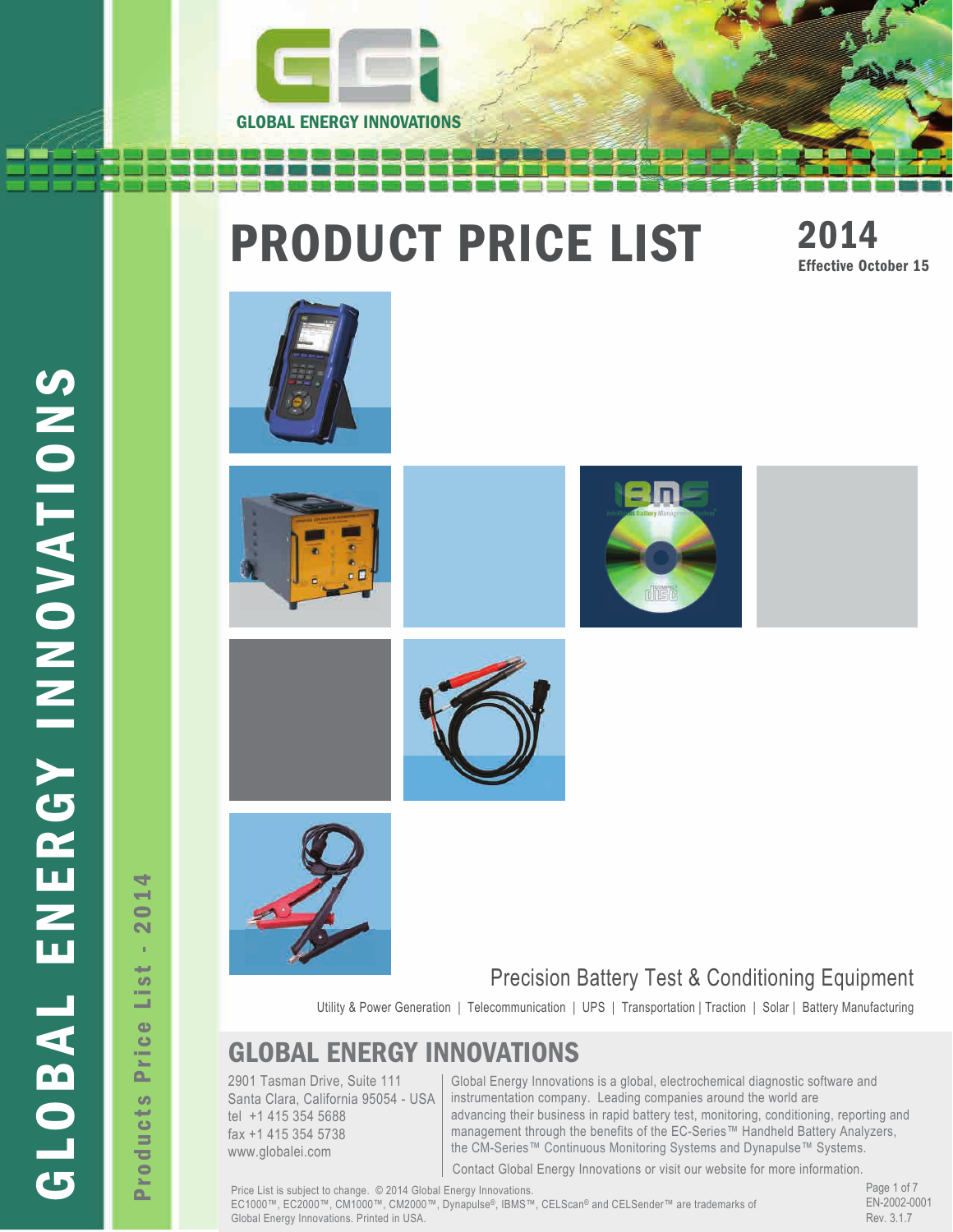

## Warranties

#### **Warranties**

All warranties cover repair or replacement of the product by Global Energy Innovations or an authorized service company. Global Energy Innovations reserves the right to require that any parts covered under this warranty be returned to Global Energy Innovations or an authorized service company prepaid and verified as defective upon examination. Unless noted otherwise, the warranties are as specified in the Global Energy Innovations Product Warranty document link below. If you have any problems using the link below, you can find the complete Product Warranty on the Global Energy Innovations website.

#### **[Global Energy Innovations Product Warranty](http://www.globalei.com/downloads/Global_Energy_Innovations_Product_Warranty.pdf)**

#### Terms

#### Terms

- 1. This price list supersedes all others.
- 2. Net 30 day terms on approved account.
- 3. Prices subject to change without notice.
- 4. Specifications subject to change without notice.
- 5. All prices FOB Santa Clara, California USA unless otherwise specified.

### Return Policy

Non-standard equipment cannot be returned.

Global Energy Innovations equipment can be returned under the following conditions:

- 1. The equipment is new and unused.
- 2. A return authorization number has been issued by Global Energy Innovations within 30 days after shipment.

3. Global Energy Innovations receives the equipment at its facilty in Santa Clara, California - USA within 30 days after issuance of the return authorization number.

4. The equipment is returned in Global Energy Innovations packaging. If the packaging has been damaged or dicarded, Global Energy Innovations will forward, at the customer's expense, new packaging.

NOTE: Return freight charges are the responsibility of the customer. If equipment is returned and is damaged because of improper packaging, Global Energy Innovations will not be held responsible. Credit will be issued when the equipment has been inspected by Global Energy Innovations and deemed suitable to be returned to stock . A 15% restocking charge will be deducted from the credit.

Page 2 of 7 EN-2002-0001 Rev. 3.1.7

Products Price List - 2014  $\overline{\phantom{0}}$  $\overline{\mathbf{N}}$ à,  $\overline{\phantom{a}}$ G Price Products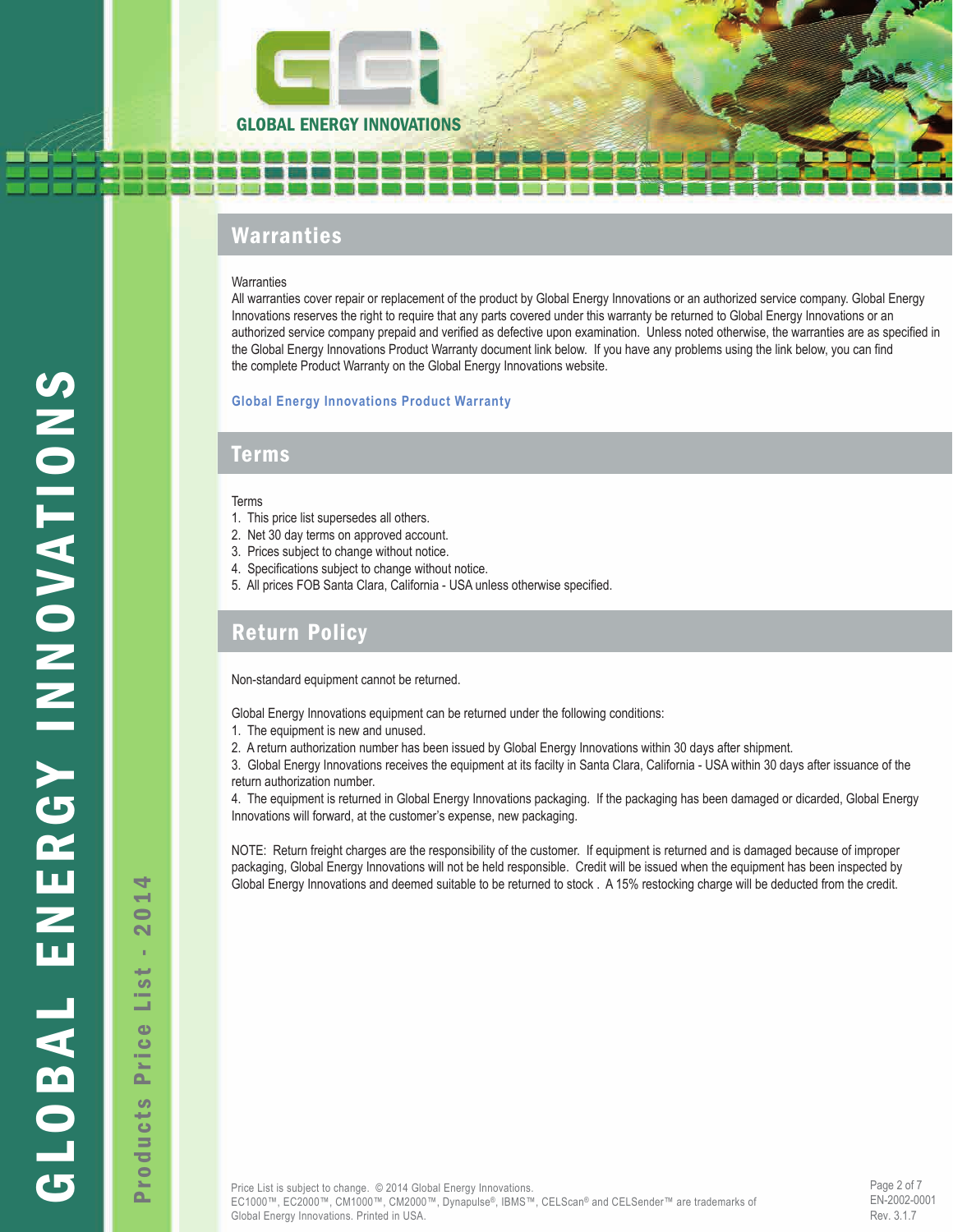

|                                                                                         | <b>EC-Series™</b><br><b>Handheld ElectroChemical Battery Analyzers</b> | <b>PART</b><br><b>NUMBER</b> | <b>LIST PRICE</b>                            |
|-----------------------------------------------------------------------------------------|------------------------------------------------------------------------|------------------------------|----------------------------------------------|
|                                                                                         |                                                                        |                              |                                              |
|                                                                                         | EQUIPMENT - EC1000™ KIT (Impedance / Voltage): 9000-0100               |                              |                                              |
|                                                                                         | EC1000™ Handheld ElectroChemical Battery Analyzer                      | 8656-1000                    | <b>Check Distributor</b><br>>> Click Here << |
|                                                                                         | Kelvin Clips - Standard                                                | 8600-0004                    |                                              |
|                                                                                         | IBMS™ Enterprise Software - Free Download                              | 1000-0000                    |                                              |
|                                                                                         | AC Wall Adapter, Battery Charger                                       | 1010-1018                    |                                              |
|                                                                                         | Standard Lithium-Ion Battery Pack                                      | 8620-0009                    |                                              |
|                                                                                         | <b>Infrared Thermometer</b>                                            | 1010-0002                    |                                              |
|                                                                                         | Soft Carrying Case                                                     | 1010-1004                    | Standard with<br>9000-0100 Kit               |
|                                                                                         | <b>Hand Strap</b>                                                      | 1010-1005                    |                                              |
|                                                                                         | Shoulder Strap                                                         | 1010-1006                    |                                              |
|                                                                                         | <b>USB Cable</b>                                                       | 4345-0014                    |                                              |
|                                                                                         | 2 GB Mini SD Memory Card                                               | 1010-1003                    |                                              |
| EQUIPMENT - EC2000™ KIT (Impedance / Voltage / CELScan™: Sulfation / Dryout): 9000-1000 |                                                                        |                              |                                              |
|                                                                                         | EC2000™ Handheld ElectroChemical Battery Analyzer                      | 8656-2000                    | <b>Check Distributor</b><br>>> Click Here << |
|                                                                                         | CELScan™ - Sulfation / Dryout Module - Upgrade (Included)              | 8740-0001                    |                                              |
|                                                                                         | Kelvin Clips - Standard                                                | 8600-0004                    |                                              |
|                                                                                         | IBMS™ Enterprise Software - Free Download                              | 1000-0000                    |                                              |
|                                                                                         | AC Wall Adapter, Battery Charger                                       | 1010-1018                    | Standard with<br>9000-1000 Kit               |
|                                                                                         | Standard Lithium-Ion Battery Pack                                      | 8620-0009                    |                                              |
|                                                                                         | <b>Infrared Thermometer</b>                                            | 1010-0002                    |                                              |
|                                                                                         | Soft Carrying Case                                                     | 1010-1004                    |                                              |
|                                                                                         | <b>Hand Strap</b>                                                      | 1010-1005                    |                                              |
|                                                                                         | Shoulder Strap                                                         | 1010-1006                    |                                              |
|                                                                                         | <b>USB Cable</b>                                                       | 4345-0014                    |                                              |
|                                                                                         | 2 GB Mini SD Memory Card                                               | 1010-1003                    |                                              |
|                                                                                         | <b>EQUIPMENT - OPTIONAL ACCESSORIES</b>                                |                              |                                              |
|                                                                                         | <b>Hard Carrying Case</b>                                              | 8600-1002                    | \$384.90                                     |
|                                                                                         | Kelvin Probes - Double Point                                           | 8600-0011                    | \$647.69                                     |
|                                                                                         | Kelvin Probes - Single Point                                           | 8600-0018                    | \$596.56                                     |
|                                                                                         | Kelvin Probes - Mini                                                   | 8600-0016                    | \$369.30                                     |
|                                                                                         | <b>Accessory Cable Set</b>                                             | 8600-0010                    | \$562.47                                     |
|                                                                                         | 175 Automobile Inverter                                                | 1010-0005                    | \$66.23                                      |
|                                                                                         | SD Card Reader                                                         | 1010-0006                    | \$44.11<br>\$255.67                          |
| ₹<br>$\rightarrow$                                                                      | <b>EC-Series Battery Pack Charging Dock</b>                            | 8600-0030<br>8600-1000       | \$52.22                                      |
| $\bullet$                                                                               | IBMS™ Enterprise Software - Compact Disc<br>REPLACEMENT PARTS          |                              |                                              |
| $\mathbf{\Omega}$                                                                       | Kelvin Clips - Standard                                                | 8600-0004                    | \$282.94                                     |
| п                                                                                       | Kelvin Clips - Replacement Teeth - 4                                   | 5110-0006                    | \$77.27                                      |
| سي                                                                                      | Kelvin Probes (Double Point) - Pointed Replacement Tips - 4            | 4242-0001                    | \$47.72                                      |
| ဖာ                                                                                      | Kelvin Probes (Double Point) - Waffle Replacement Tips - 4             | 4242-0002                    | \$47.72                                      |
| $\sim$<br>-                                                                             | Kelvin Probes (Single Point) - Replacement Tips - 2                    | 4242-0008                    | \$177.15                                     |
|                                                                                         | AC Wall Adapter, Battery Charger                                       | 1010-1018                    | \$43.24                                      |
| $\bullet$                                                                               | Standard Lithium-Ion Battery Pack                                      | 8620-0009                    | \$328.39                                     |
| $\bullet$<br>m.                                                                         | <b>Infrared Thermometer</b>                                            | 1010-0002                    | \$221.58                                     |
| $\mathbf{r}$                                                                            | Soft Carrying Case                                                     | 1010-1004                    | \$78.35                                      |
| ௨                                                                                       | <b>Hand Strap</b>                                                      | 1010-1005                    | \$14.66                                      |
| <b>S</b>                                                                                | <b>Shoulder Strap</b>                                                  | 1010-1006                    | \$9.66                                       |
| سيد                                                                                     | <b>USB Cable</b>                                                       | 4345-0014                    | \$14.72                                      |
| မ<br>$\equiv$                                                                           | 2 GB Mini SD Memory Card                                               | 1010-1003                    | \$32.90                                      |

EC<sub>100</sub>™ and CEL-Scan™ are both trademarks of Global Energy Innovations. Printed in USA. \* "CEL-Scan™" refers to Chemical Electrical Layer-Scan analysis technique. Price List is subject to change. © 2014 Global Energy Innovations. EC1000™, EC2000™, CM1000™, CM2000™, Dynapulse®, IBMS™, CELScan® and CELSender™ are trademarks of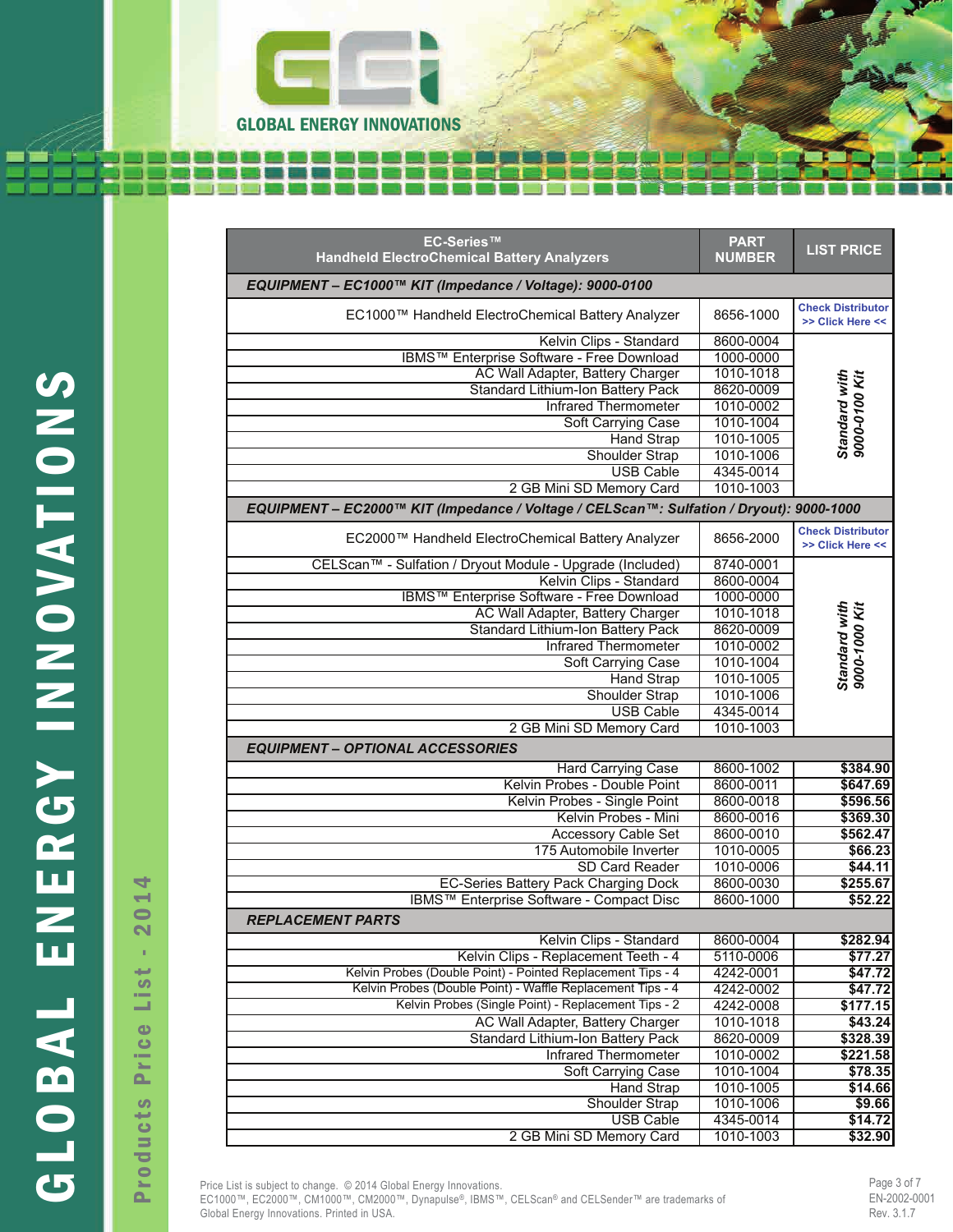

| <b>HARDWARE &amp; FIRMWARE UPGRADES</b>               |           |                                              |
|-------------------------------------------------------|-----------|----------------------------------------------|
| CELScan™ - Sulfation / Dryout: EC1000™ Upgrade        | 8740-0001 | <b>Check Distributor</b><br>>> Click Here << |
| Oscilloscope (EC1000™ & EC2000™ Compatible)           | 8740-1001 | <b>Free Upgrade</b>                          |
| <b>Advanced Voltmeter</b>                             | 8740-1002 | <b>Free Upgrade</b>                          |
| AC / DC Current Clamp                                 | 8740-1003 | <b>Coming Soon</b>                           |
| Thermocouple Probe Module                             | 8740-1005 | <b>Coming Soon</b>                           |
| <b>PRODUCT WARRANTY &amp; OTHER</b>                   |           |                                              |
| Calibration / Certification - Yearly with Certificate | 8740-2001 | \$375.00                                     |
| Extended Warranty - 1 Year Extension                  | 8740-3001 | \$495.00                                     |
| Extended Warranty - 2 Year Extension                  | 8740-3002 | \$750.00                                     |

Products Price List - 2014  $01$  $\overline{\mathbf{N}}$ à, List Price Products

4

\* "CEL-Scan™" refers to Chemical Electrical Layer-Scan analysis technique.

**Sulfation, Dryout, Voltage and Impedance (SDVI).**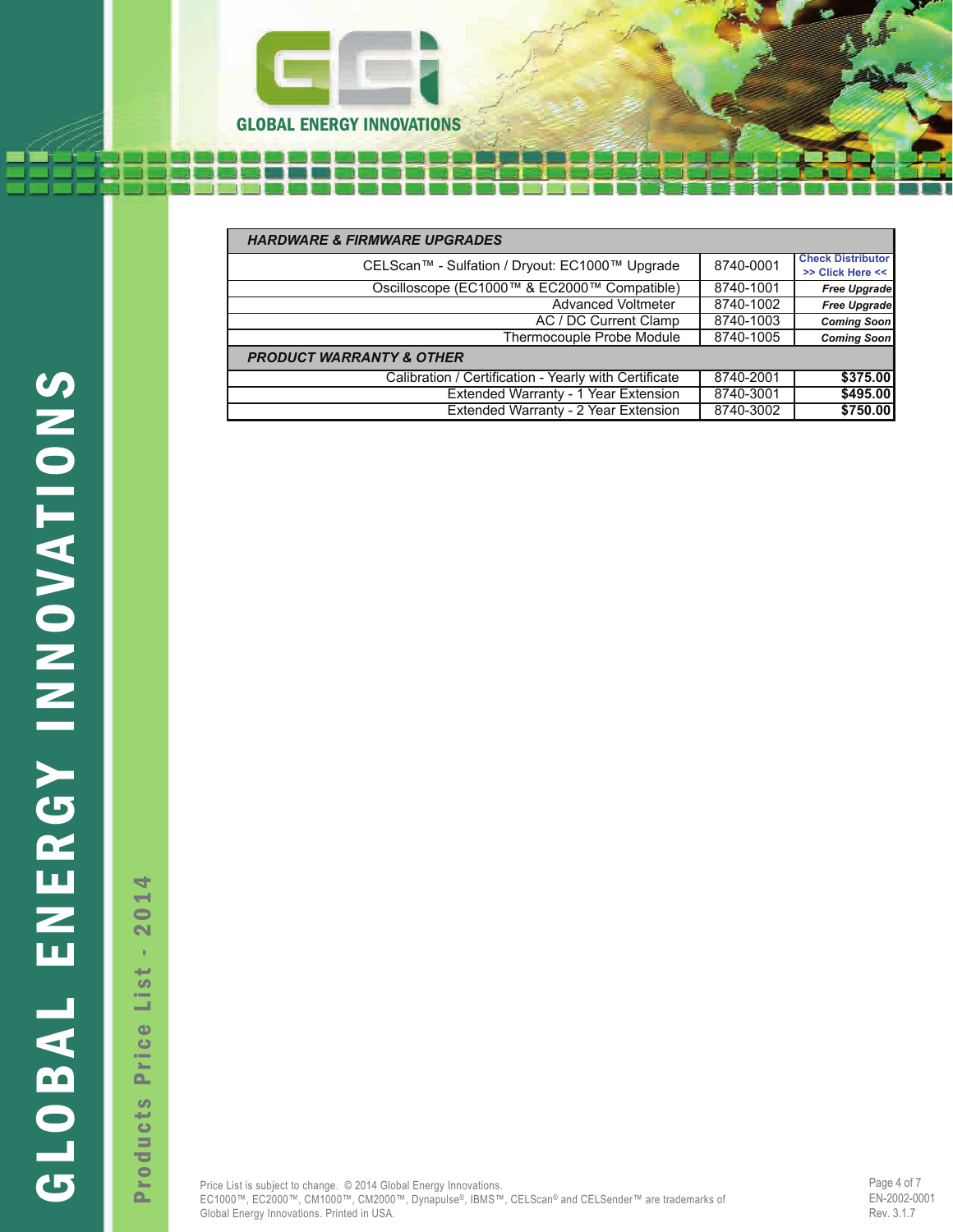

|                                                                                                                           |                  | CM-Series™<br><b>Continuous Monitoring Systems</b>                        | <b>PART</b><br><b>NUMBER</b> | <b>LIST PRICE</b>                            |
|---------------------------------------------------------------------------------------------------------------------------|------------------|---------------------------------------------------------------------------|------------------------------|----------------------------------------------|
|                                                                                                                           |                  | EQUIPMENT - CM1000™ KIT<br>(Impedance / Voltage): 9000-0800               |                              |                                              |
|                                                                                                                           |                  | <b>DATA AGGREGATOR</b>                                                    |                              |                                              |
|                                                                                                                           |                  | CM1000™ ElectroChemical Continuous Monitoring System<br>Data Aggregator   | 8656-7200                    | <b>Check Distributor</b><br>>> Click Here << |
|                                                                                                                           |                  | Standard 1U - UPS Backup System                                           | 8600-7004                    |                                              |
|                                                                                                                           |                  | AC Wall Plug (10 Amp, 125 VAC)                                            | 8600-7005                    | Standard with<br>9000-0800 Kit               |
|                                                                                                                           |                  | String Voltage Monitoring - Connector and Wiring                          | 8600-7006                    |                                              |
|                                                                                                                           |                  | IBMS™ Enterprise Software - Free Download                                 | 1000-0000                    |                                              |
|                                                                                                                           |                  | CELSender™                                                                |                              |                                              |
|                                                                                                                           |                  | CELSender™ (1-1024 per Data Aggregator)                                   | 8690-7001                    |                                              |
|                                                                                                                           |                  | CELSender™ Mounting Hardware and Connection Kit                           | 8690-7002                    |                                              |
| SNONNATONIA<br>EQUIPMENT - CM2000™ KIT<br>(Impedance / Voltage / CELScan™: Sulfation / Dryout / Life Fraction): 9000-8000 |                  |                                                                           |                              |                                              |
|                                                                                                                           |                  | <b>DATA AGGREGATOR</b>                                                    |                              |                                              |
|                                                                                                                           |                  | CM2000™ ElectroChemical Continuous Monitoring System<br>Data Aggregator   | 8656-8200                    | <b>Check Distributor</b><br>>> Click Here << |
|                                                                                                                           |                  | CELScan™ - Sulfation / Dryout / Life Fraction Module - Upgrade (Included) | 8740-8001                    |                                              |
|                                                                                                                           |                  | Standard 1U - UPS Backup System                                           | 8600-7004                    |                                              |
|                                                                                                                           |                  | AC Wall Plug (10 Amp, 125 VAC)                                            | 8600-7005                    | Standard with<br>9000-8000 Kit               |
|                                                                                                                           |                  | String Voltage Monitoring - Connector and Wiring                          | 8600-7006                    |                                              |
|                                                                                                                           |                  | IBMS™ Enterprise Software - Free Download                                 | 1000-0000                    |                                              |
|                                                                                                                           |                  | CELSender™                                                                |                              |                                              |
|                                                                                                                           |                  | CELSender™ (1-1024 per Data Aggregator)                                   | 8690-7001                    |                                              |
|                                                                                                                           |                  | CELSender™ Mounting Hardware and Connection Kit                           | 8690-7002                    |                                              |
|                                                                                                                           |                  | <b>EQUIPMENT - OPTIONAL ACCESSORIES</b>                                   |                              |                                              |
|                                                                                                                           |                  | <b>DATA AGGREGATOR</b>                                                    |                              |                                              |
|                                                                                                                           |                  | Temperature Sender (1-4)                                                  | 8600-9101                    |                                              |
|                                                                                                                           |                  | Digital Input Connector (1-4)                                             | 8600-9102                    |                                              |
|                                                                                                                           |                  | Analog Input Connector (1-16)                                             | 8600-9103                    | <b>Check Distributor</b><br>>> Click Here << |
|                                                                                                                           |                  | Relay Connector (1-4)                                                     | 8600-9104                    |                                              |
|                                                                                                                           |                  | IBMS™ Enterprise Software - Compact Disc                                  | 8600-1000                    |                                              |
| ل<br>اللہ<br>اللہ                                                                                                         |                  | CELSender™                                                                |                              |                                              |
|                                                                                                                           | ÷                | Strap Impedance Connector Harness (1 per CELSender™)                      | 8690-9201                    |                                              |
|                                                                                                                           |                  | Individual Cell or Battery Temperature Monitor (1-6 per CELSender™)       | 8690-9202                    | <b>Check Distributor</b><br>>> Click Here << |
|                                                                                                                           | $\bullet$<br>- 1 | Wire Management Channel                                                   | 8690-9203                    |                                              |

Products Price List - 2014  $01$  $\overline{\mathbf{N}}$ à, List Price Products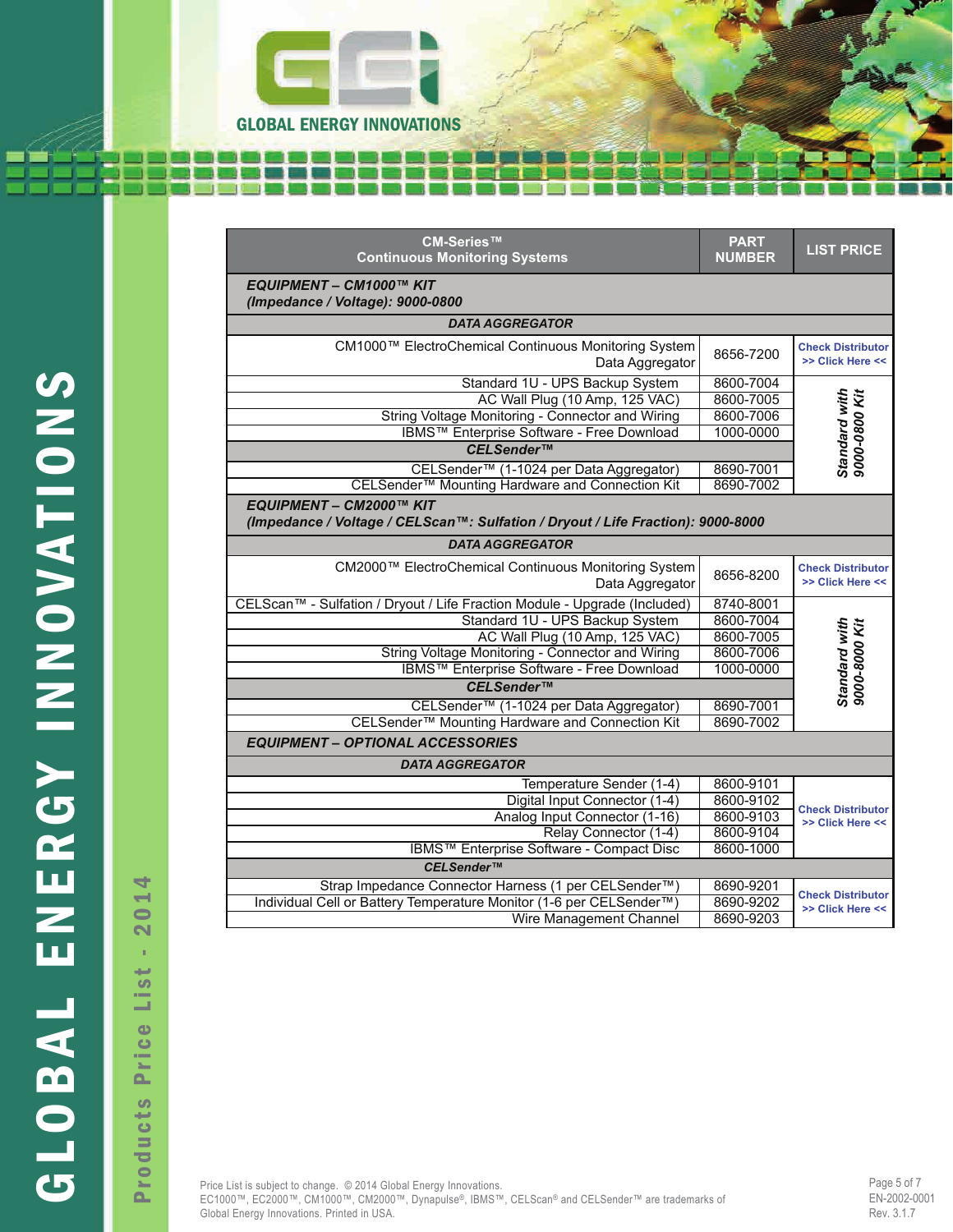

|               | <b>REPLACEMENT PARTS</b>                                       |           |                                              |
|---------------|----------------------------------------------------------------|-----------|----------------------------------------------|
|               | <b>DATA AGGREGATOR</b>                                         |           |                                              |
|               | Temperature Sender                                             | 8600-9101 |                                              |
|               | <b>Digital Input Connector</b>                                 | 8600-9102 | <b>Check Distributor</b>                     |
|               | Analog Input Connector                                         | 8600-9103 | >> Click Here <<                             |
|               | <b>Relay Connector</b>                                         | 8600-9104 |                                              |
|               | IBMS™ Enterprise Software - Compact Disc                       | 8600-1000 |                                              |
|               | CELSender™                                                     |           |                                              |
|               | Terminal Ring Connectors (Kelvin)                              | 3001-6001 |                                              |
| $\frac{S}{Z}$ | Post Temperature Monitors (2 per CELSender™)                   | 8690-8904 |                                              |
|               | <b>Float Sense Wire Harness</b>                                | 8690-7003 | <b>Check Distributor</b>                     |
|               | <b>Kelvin Wire Harness</b>                                     | 8690-7004 | >> Click Here <<                             |
|               | CELSender™ Mounting Hardware and Connection Kit                | 8690-7002 |                                              |
|               | CELSender <sup>™</sup> Mounting Adhesive Tape                  | 8690-8902 |                                              |
|               | <b>HARDWARE &amp; FIRMWARE UPGRADES</b>                        |           |                                              |
| VATIO         | CELScan™ - Sulfation / Dryout / Life Fraction: CM1000™ Upgrade | 8740-8001 | <b>Check Distributor</b><br>>> Click Here << |
|               | <b>PRODUCT WARRANTY &amp; OTHER</b>                            |           |                                              |
|               | Calibration / Certification - Yearly with Certificate          | 8740-9801 |                                              |
|               | Extended Warranty - 1 Year Extension                           | 8740-9802 | <b>Check Distributor</b><br>>> Click Here << |
|               | Extended Warranty - 2 Year Extension                           | 8740-9803 |                                              |

Products Price List - 2014  $01$  $\overline{\mathbf{N}}$ à, List Price